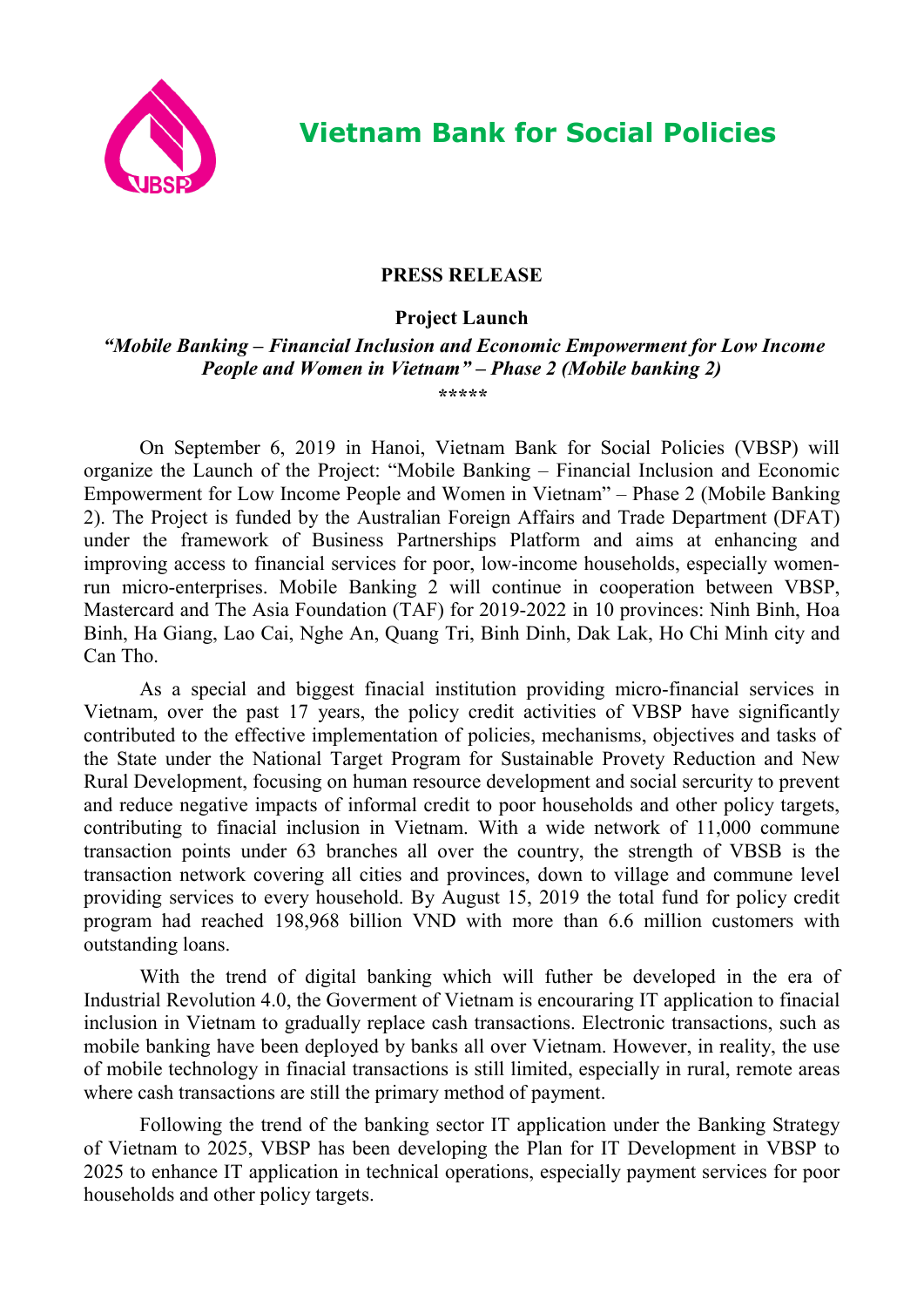In order to support VBSP in enhancing its capacity for digital payment servicies for customers, since the begining of 2017, VBSP has been collaborating with TAF and Mastercard to implement the Project: "Mobile Banking – Financial Inclusion and Economic Empowerment for Low Income People and Women in Vietnam" – Phase 1 (Mobile Banking 1). The project aimed at enhancing VBSP's capacity of providing diversified and convenient digital payment servicies to customers of the Bank, including poor people, and students with difficult circumstances, people with disability, ethnic minority people, overseas workers, etc. across the country, especially in rural, remote and mountainous areas. The Project also aims at implementing the Plan for IT Development in VBSP to 2025 with the objective of developing the IT system towards technology renovation, product diversification, modern and safe banking services with high level of knowlegde and technology to enhance customers' access to banking servicies, and enhance and modernize governance of VBSP.

Mobile Banking 1 (2017-2018) produced positive results reflected through enhanced capacity and awareness of VBSP in terms of orientation, development and implementation of the Strategy/Plan for Developing Digital IT Platform to provide digital financial servicies to customers in the long run. After Phase 1, VBSP has been succesfull in piloting and expanding regular SMS services for customers in 10 project provinces. Then, VBSP has sent SMS to customers nationwide to provide information about their account balance, savings and payment due dates and information. By the end of 2018, VBSP had sent SMS on regular basis to 5.1 million customers across 63 cities and provinces, who have registered their mobile phone numbers with the Bank. The succesfull implementation of regular SMS services for customers is highly significant in enhancing the transperancy and efficiency of operations, providing timely information to customers. Besides, SMS services is also a step for customers to get familiar with using mobile phones to access information about financial servicies, which serves as the basis for other mobile banking services of VBSP.

Based on the results of Mobile Banking 1, VBSP will continue to collaborate with TAF and Mastercard to implement Mobile Banking 2 for 2019-2022, aiming at supporting VBSP in developing a digital financial platform for poor and disadvantaged people; enhancing the efficiency and quality of service provision; expanding the scope of financial servicies (e.g. payment services), and developing partnerships in financial service provision.

To achieve the above-mentioned objective, Mobile Banking 2 will continue to improve SMS service to VBSP's customers to ensure that 100% of customers register their mobile phone numbers with the Bank, receive and understand the content of SMS and can provide feedback to the Bank. Phase 2 will focus on supporting VBSP to develop the digital financial platform for the Bank with the development of technology solutions for mobile banking services. It is expected that towards the end of the Project, VBSP can start providing mobile banking services to borrowing and savings groups and piloting payment services for customers (collection, payment, money transfer and card services, etc.) to help customers access financial inclusion services and improve service quality and achieve higher cost effectiveness for both the customers and VBSP.

Another important point is that, Mobile Banking 2 will continue to implement the results of gender-based assessment among customers of VBSP in terms of access to technology and digital banking services so that the Bank can mainstream gender issues in the planning and implementation of their programs. Mobile Banking 2 will continue to support VBSP in gender mainstreaming into banking activities for economic emporwement of women. Among more than 6.6 million customers, who are poor households and other policy